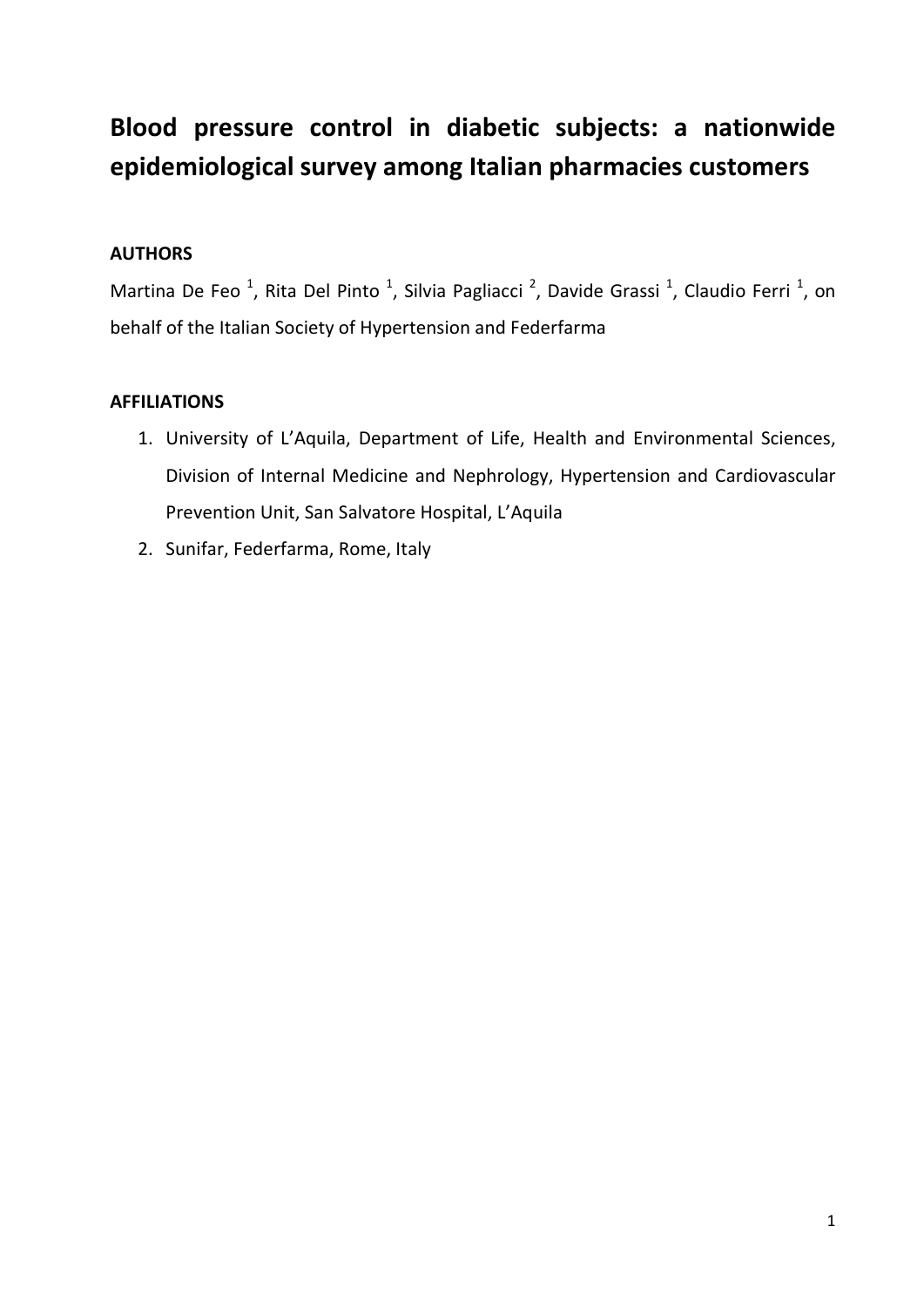#### **ABSTRACT**

Background: Hypertension and diabetes mellitus are closely related and contribute to increase the risk of cardiovascular diseases (CVD). We analyzed data from a nationwide, cross-sectional epidemiological survey on pharmacies customers in order to have an overview of the prevalence and awareness of cardiovascular (CV) risk factors, with particular focus on hypertension and diabetes.

Design and methods: The survey was conducted in 3956 Italian pharmacies from 17 to 20 May 2018. Self-presenting participants who gave their consent to participation were asked to answer a questionnaire on their clinical and demographic characteristics and lifestyle habits. Trained pharmacists measured their blood pressure (BP) according to guidelines. Prevalence of CV risk factors and hypertension rate/control according to the latest version of the European guidelines on hypertension was examined by diabetic status. Statistical analyses were performed using software R (v3.5.1).

Results and conclusions: A total of 47217 subjects were enrolled in the project. Of them, 5695 (12%) had diabetes. Compared to non-diabetic patients, those with diabetes tended to be older, to declare a family/personal history of CVD/chronic kidney disease (CKD), to have prevalent/uncontrolled hypertension, dyslipidemia, higher mean systolic BP (135,96±18,38 mmHg vs 128,32±17,77 mmHg), and greater CV risk (p<0.001). No significant differences in terms of salt intake, vegetable consumption, and smoking habits were recorded between the examined groups. Diabetic subjects with uncontrolled hypertension showed a lower propensity to physical activity (p=0.016).

Management of hypertension and diabetes represents an ambitious challenge for the national health system. For this reason, similar awareness-rising campaigns might be a useful tool to identify new/uncontrolled patients and to promote CV health.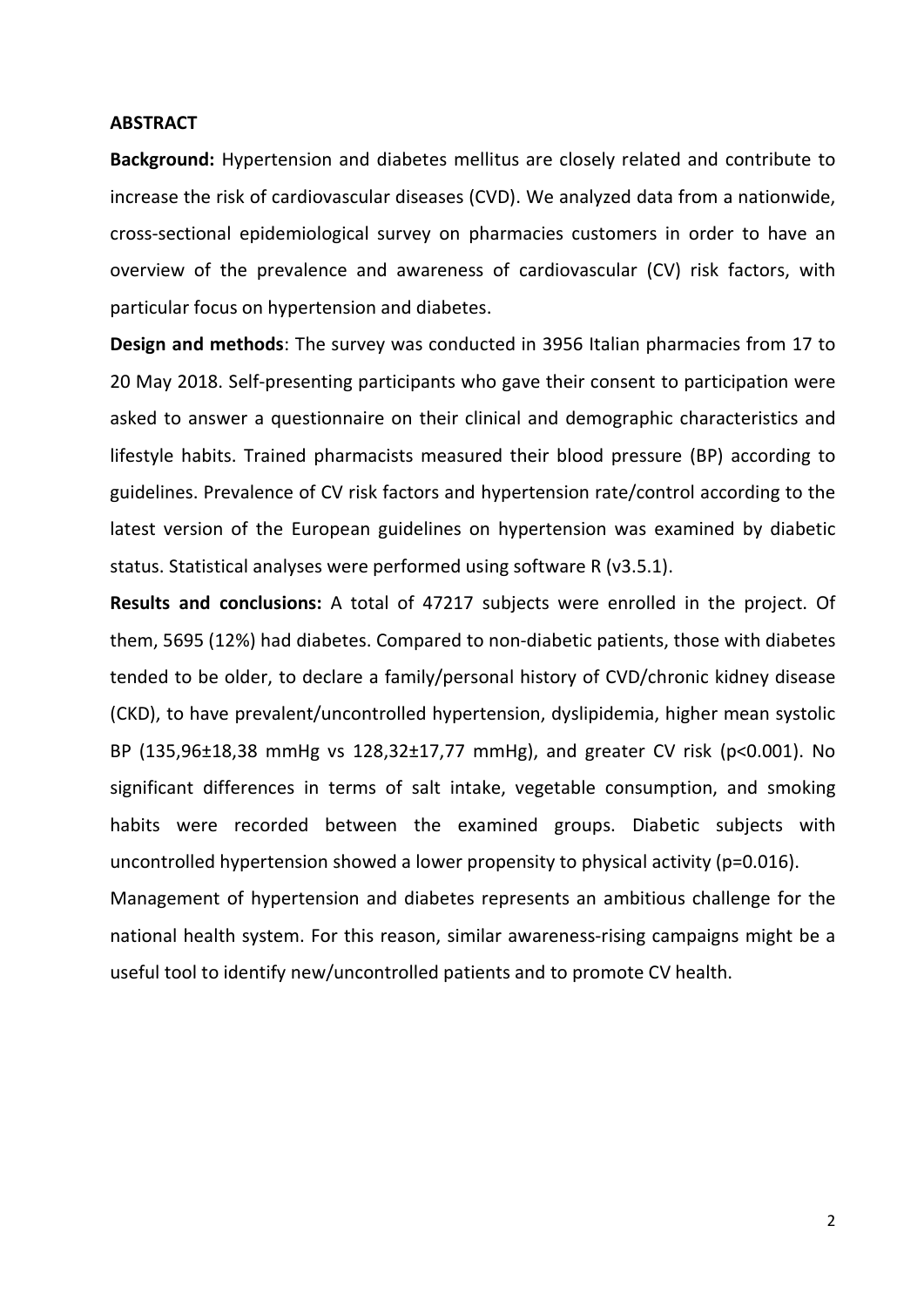#### INTRODUCTION

The prevalence of hypertension is estimated at around 30% of the adult population in industrialized nations (1). Furthermore, high blood pressure (BP) can be found twice as frequent in patients with diabetes mellitus and it contributes significantly to the development of micro and macrovascular complications in this category of subjects (2). Hypertension constitutes an independent risk factor for the development of cardiovascular disease (CVD) and chronic kidney disease (CKD). The simultaneous presence of diabetes further increases cardiovascular (CV) risk, which is four times higher in patients with diabetes mellitus and hypertension than in normotensive nondiabetic controls (3).

In particular, data from the Framingham study showed that the population with hypertension at the time of diagnosis of diabetes mellitus exhibited higher rates of all cause mortality (32 against 20 for 1000 people-year, P <0.001) and of CV events (52 versus 31 for 1000 people-year; P <0.001) compared to normotensive subjects with diabetes, thus suggesting that a large part of this "excess risk" was attributable to coexisting hypertension (4).

In this context, it is important to emphasize that the percentage of hypertensive individuals whose condition is treated and controlled is globally low (5). In Italy, approximately 60% of hypertensive patients are treated, but only 33% achieve an effective control of BP levels (6).

The reasons behind this discouraging situation may include shortcomings in the current pharmacological and non-pharmacological management strategies (7).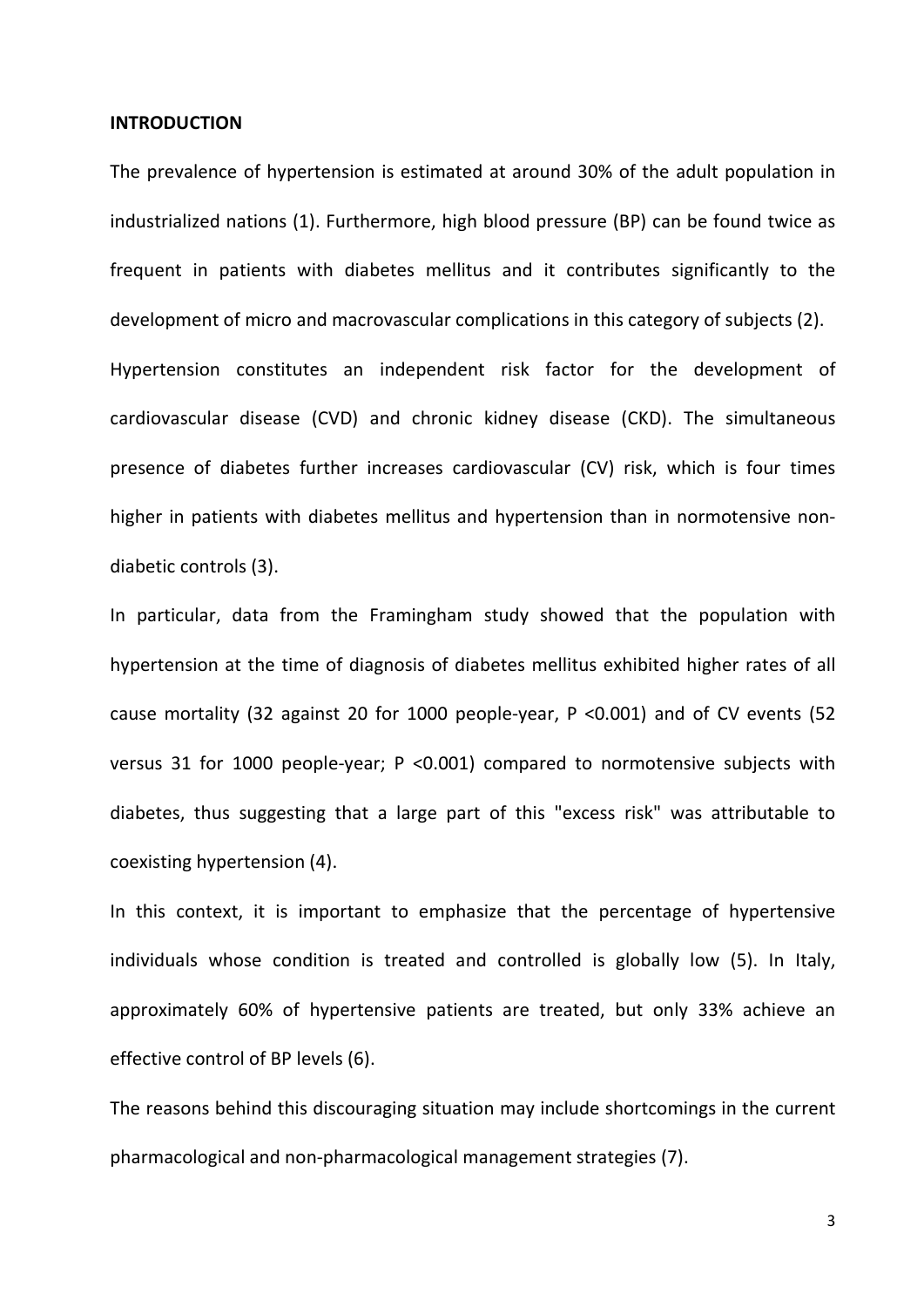Lifestyle interventions, including dietary changes, weight loss, and increased physical activity, have been shown to be extremely useful in reducing BP and the incidence of diabetes mellitus in several controlled studies (8).

In a cross-sectional data analysis of the "Study to Help Improve Early evaluation and management of risk factors Leading to Diabetes (SHIELD)", patients suffering from diabetes, hypertension and obesity showed a greater use of healthcare resources, a higher incidence of depression and a worse quality of life compared to patients suffering exclusively from diabetes mellitus (9). In support of this, in a retrospective study of Eaddy MT et al (10), the coexistence of hypertension and diabetes was associated with higher costs and greater healthcare resource utilization.

In this context, awareness-rising campaigns could be of fundamental importance to promote CV health.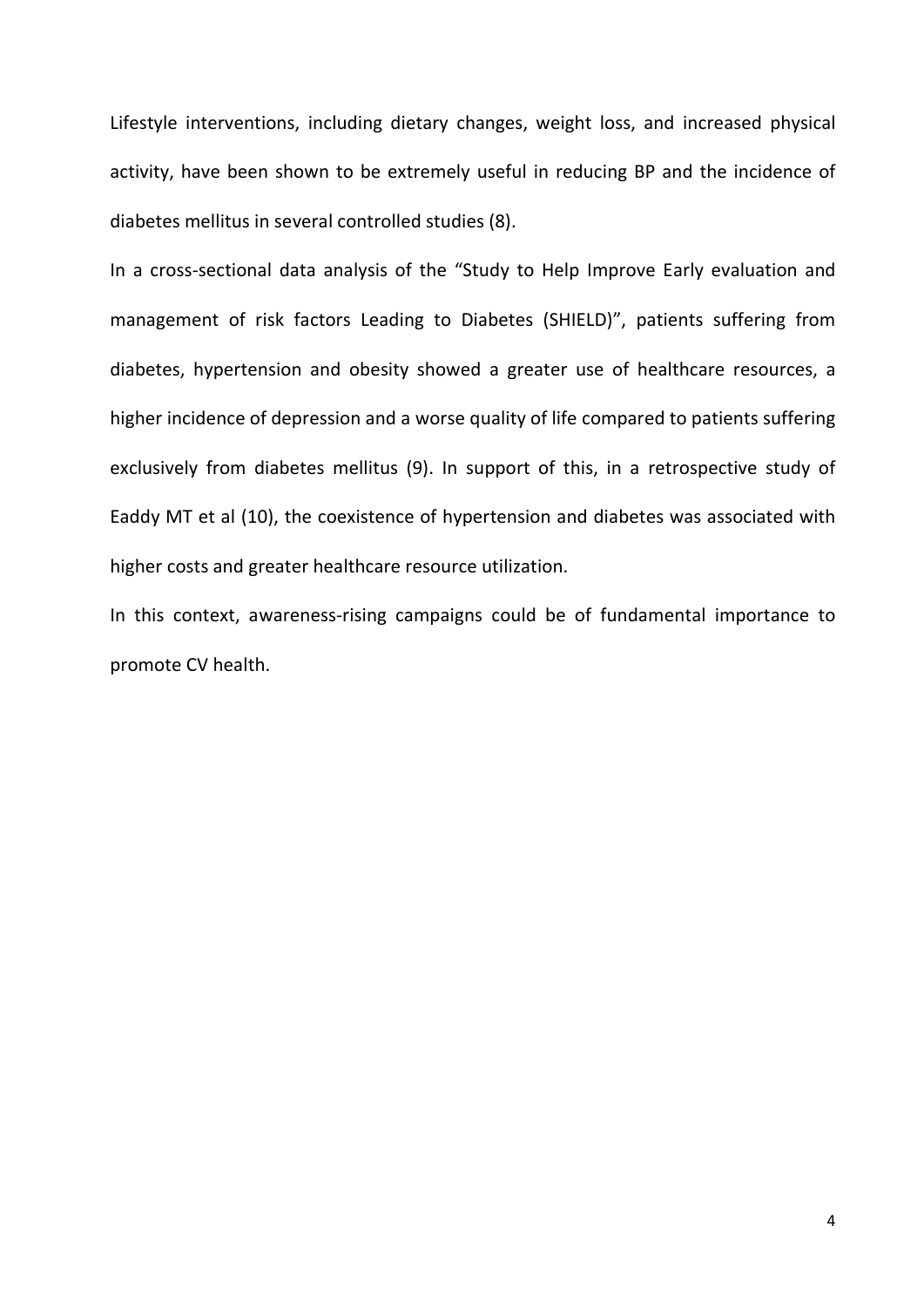#### STUDY PURPOSE

On the occasion of the Word Hypertension Day, the Italian Society of Hypertension (SIIA), in collaboration with the National Federation of Italian Pharmacies (Federfarma), sponsored a nationwide survey (Abbasso la Pressione!). This cross-sectional epidemiological survey, which involved 3956 pharmacies throughout the national territory, was conducted in order to have an overview of the prevalence and awareness of CV risk factors among Italian pharmacy customers, with particular focus on hypertension (11). We analyzed data from this project to evaluate the relationship between hypertension and diabetes, focusing on the clinical and demographic characteristics of the study population and on the variables related to BP control.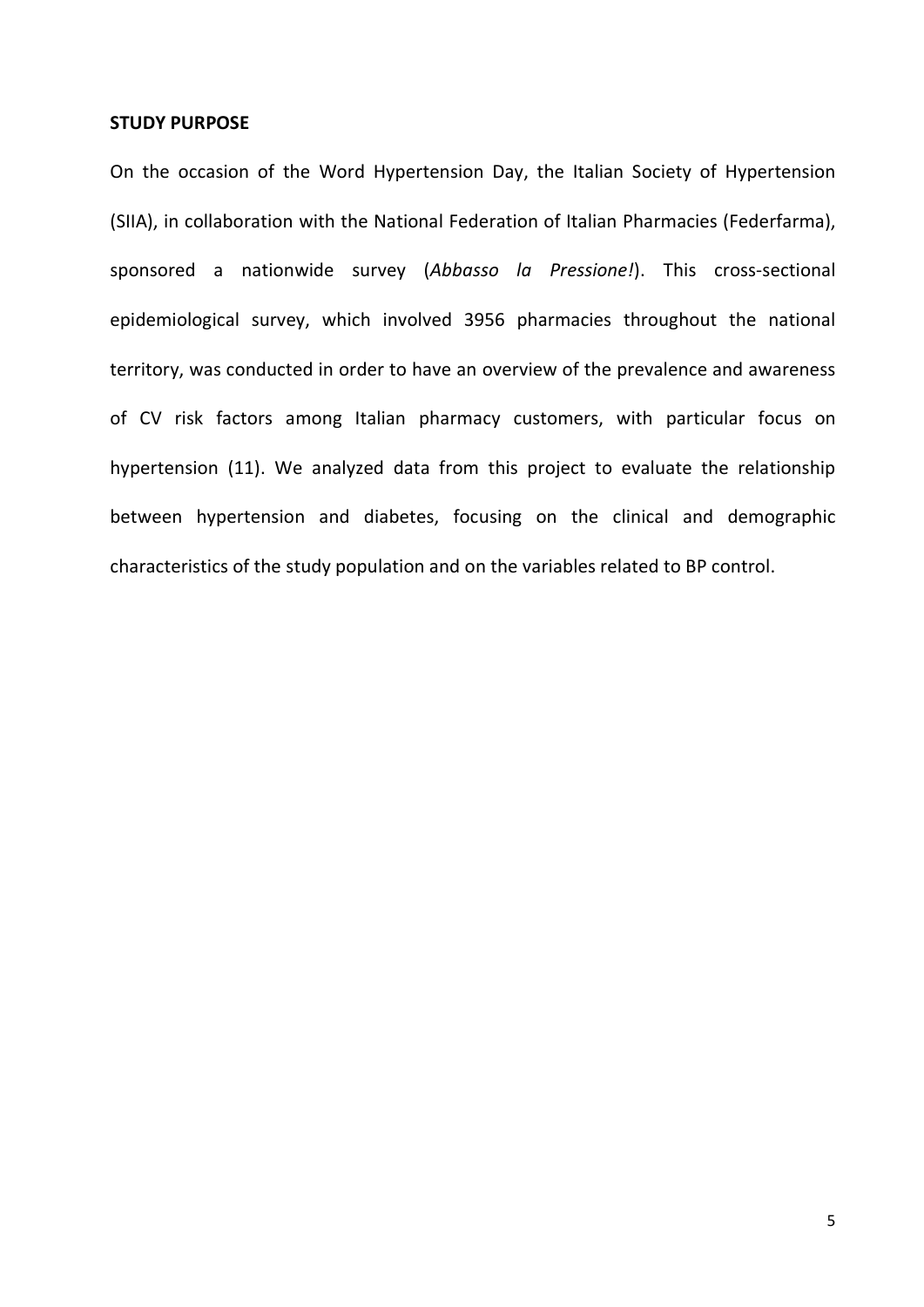#### DESIGN AND METHODS

The survey was conducted among self-presenting individuals who entered the participating pharmacies from 17 to 20 May 2018. After signing the informed consent, participants were asked to answer a questionnaire. Trained pharmacists measured their BP using standardized procedures and methods. Specifically, BP was measured for each participant after 2 minutes rest, in sitting position, by automated oscillometric device, and the average of the second and third measurements was used for the analysis. BP was treated both as a numeric value (mmHg) and as a categorical variable (i.e. BP categories, expressed as: optimal BP, normal BP, high-normal BP, grade 1-2-3 hypertension, and isolated systolic hypertension; and BP status, expressed as: normotensive; untreated/undiagnosed hypertension; controlled/uncontrolled hypertension). Enrolled subjects self-reported their anthropometric data (age, height, weight) and provided information on their own clinical history and lifestyles habits. Diabetes diagnosis was also self-declared. Geographic provenance was recorded automatically. The 10-year CV risk was established according to guidelines (12).

Diabetic status was defined as being diabetic or non-diabetic. Prevalence of CV risk factors and hypertension rate/control according to the latest version of the European Society of Cardiology/European Society of Hypertension (ESC/ESH) guidelines on hypertension (13) was examined by diabetic status. Specifically, controlled hypertension was defined as BP <130/80 mmHg. Differences in participants' characteristics were evaluated with unpaired t tests for continuous variables and χ2 tests for categorical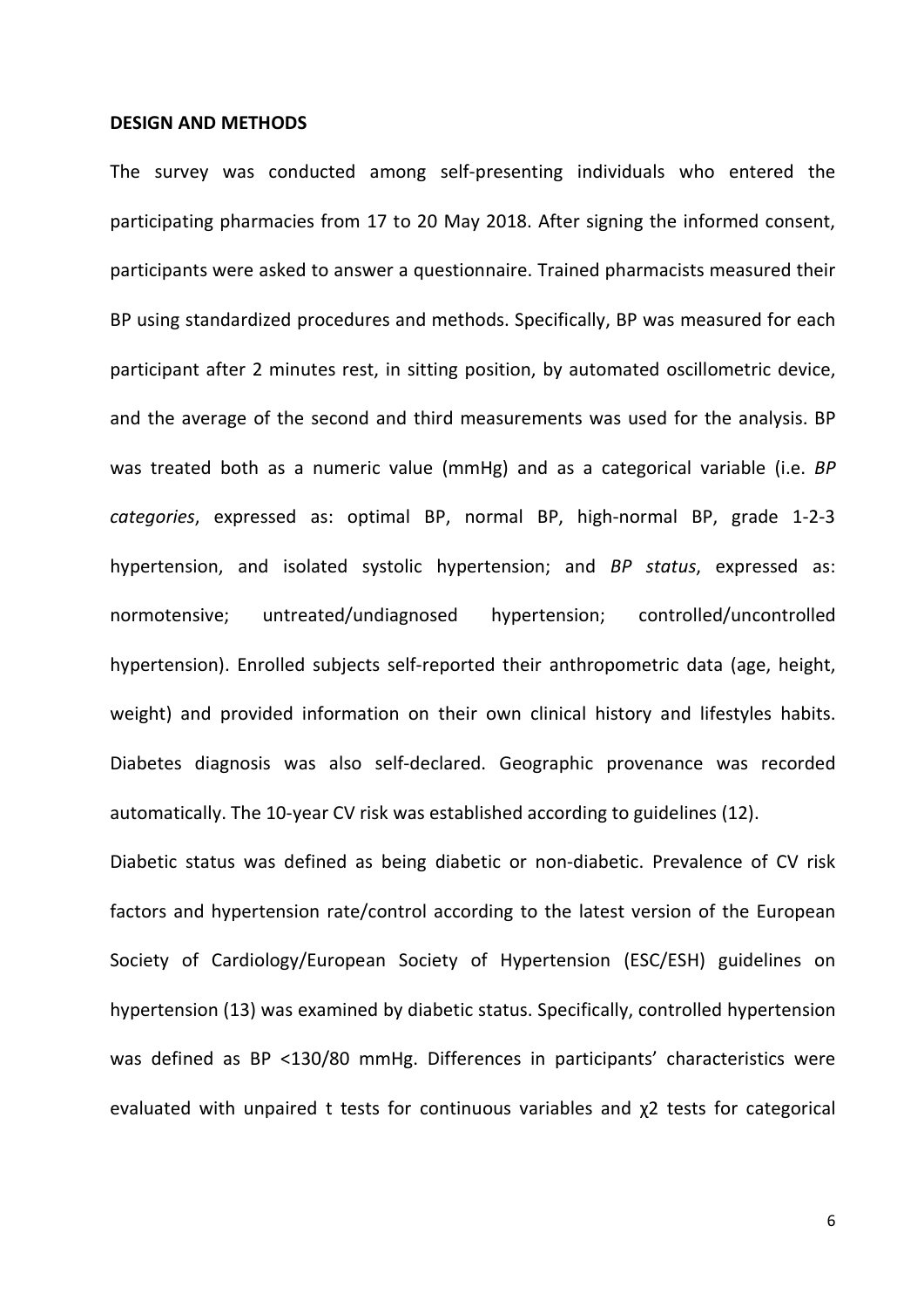variables. Bonferroni correction was applied as appropriate. Statistical analyses were performed using R (v3.5.1), considering statistical significance for p < 0.05.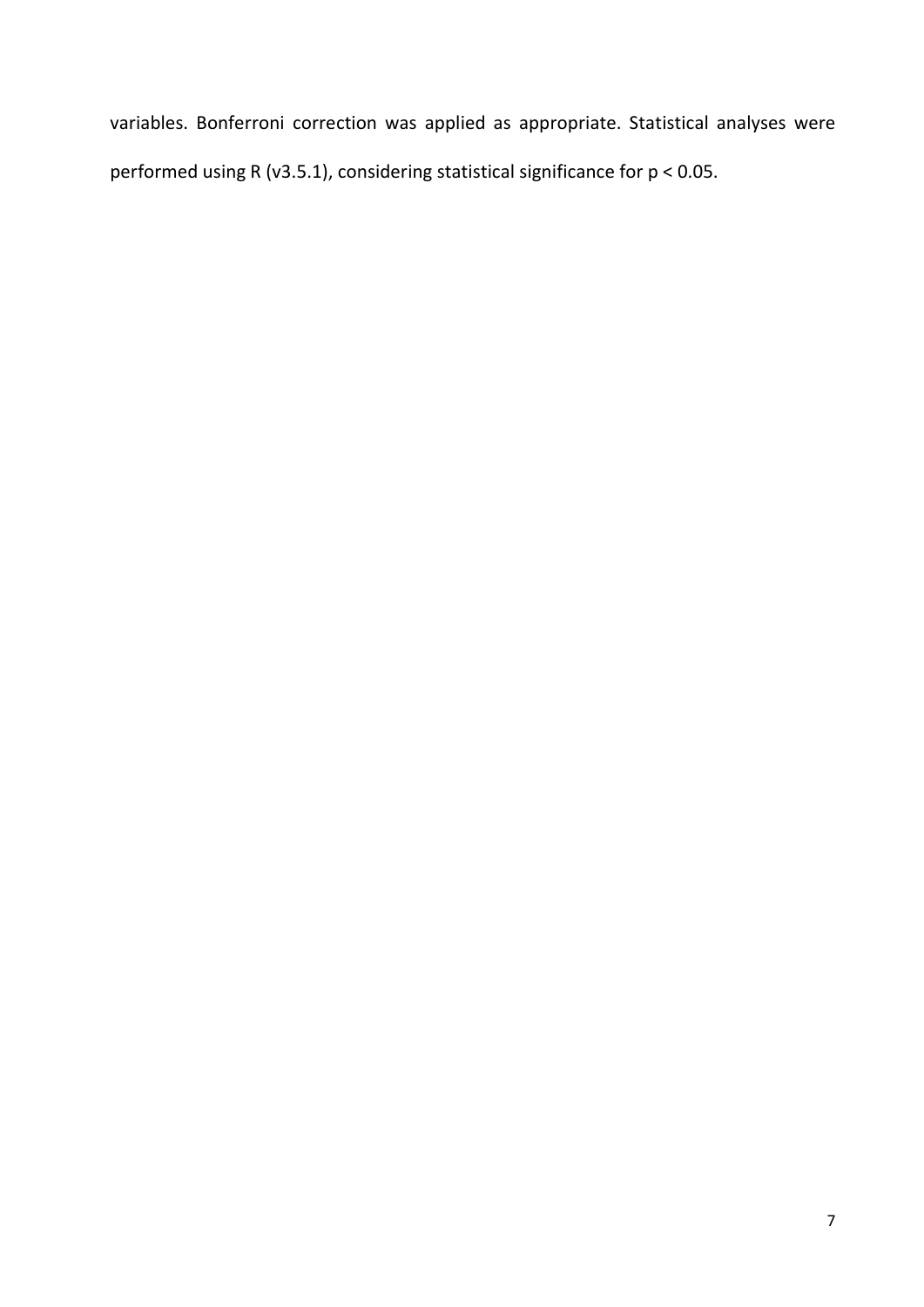#### RESULTS

#### General characteristics of the sample.

A total of 47217 participants were enrolled in the project (5695 diabetics and 41522 non-diabetics). Their clinical and demographic characteristics are summarized in Table 1.

Among patients with diabetes, 61.3% were older than 65 years and 47.7% came from southern Italy. Diabetic individuals showed a high prevalence of overweight (41%) and obesity (30.3%). Moreover, the diabetic group had a significantly greater prevalence of family/personal history of CVD/CKD and dyslipidemia, compared to non-diabetic participants (p<0.001). The totality of diabetic individuals had a 10-year CV risk from moderate-high to very high.

### BP profile.

Data on BP by diabetic status are reported in Tables 2 and 3. Diabetic participants were less likely to have optimal or normal BP (Table 2). The percentage of treated hypertensive patients was 68.7% among diabetics and 42% among non-diabetics. Among diabetic individuals, the prevalence of uncontrolled hypertension was high (43.9%) (Table 2).

Mean systolic BP was overall higher in the diabetic group (135,96±18,38 mmHg vs 128,32±17,77 mmHg, p<0.001). This finding was confirmed by BP status (Table 3). Among normotensive individuals, no significant difference was observed in diastolic BP between diabetics and non-diabetics participants (p=0.7039, Table 3). On the other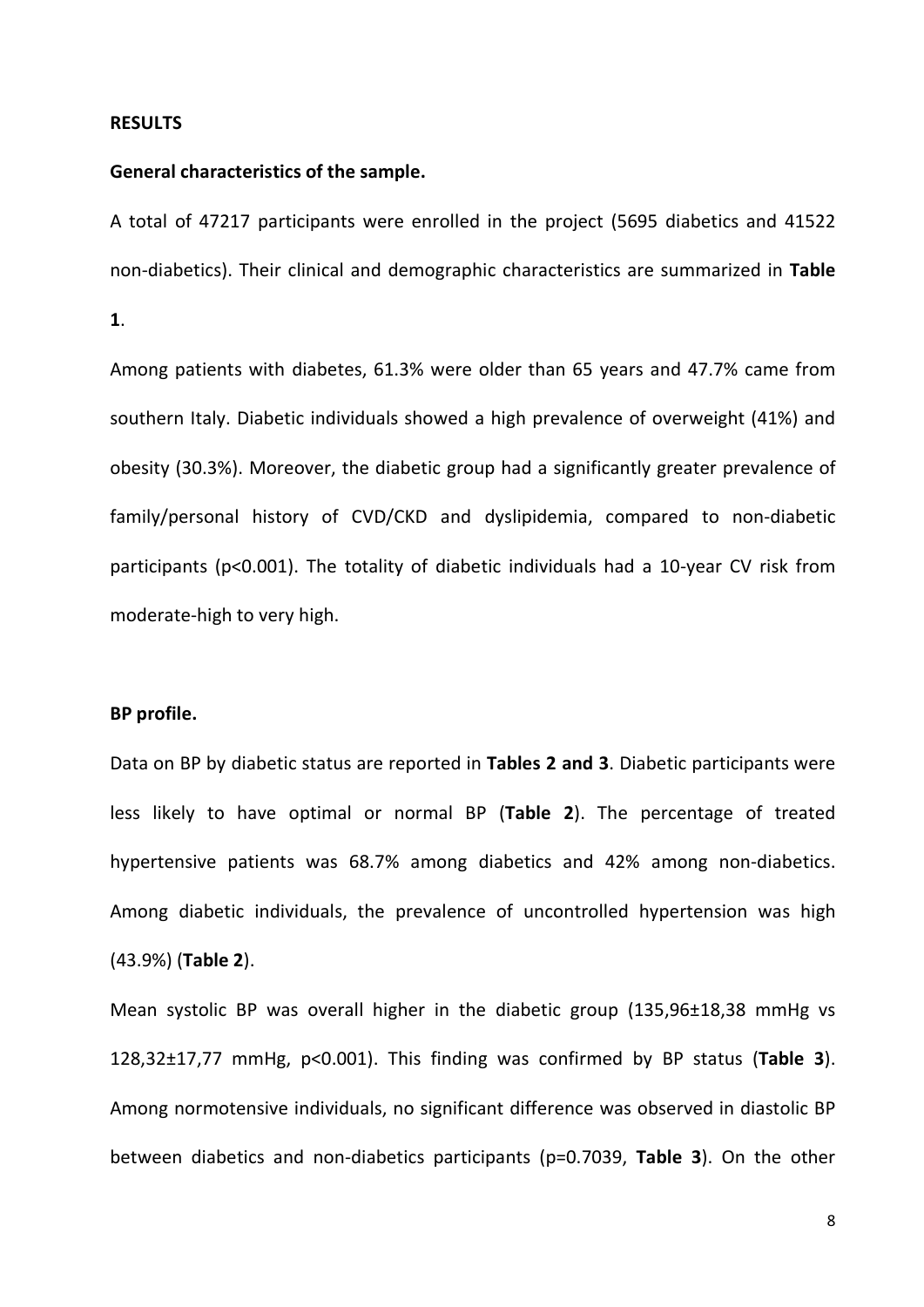hand, diabetic patients with newly detected or untreated hypertension, controlled hypertension and uncontrolled hypertension showed significantly lower values of diastolic BP than non-diabetics patients (p<0.001) (Table 3).

## Lifestyle habits.

Lifestyle habits were examined by diabetic status alone (Table 4) or in combination with BP status (Figure 1). While diabetic participants more frequently self-reported consuming less salt, more vegetables, and being more active than non-diabetics (Table 4), no significant differences in terms of salt intake, vegetable consumption and smoking habits were recorded when they were stratified by BP status, except for a lower propensity to physical activity (p=0.016) among diabetic individuals with uncontrolled hypertension (Figure 4).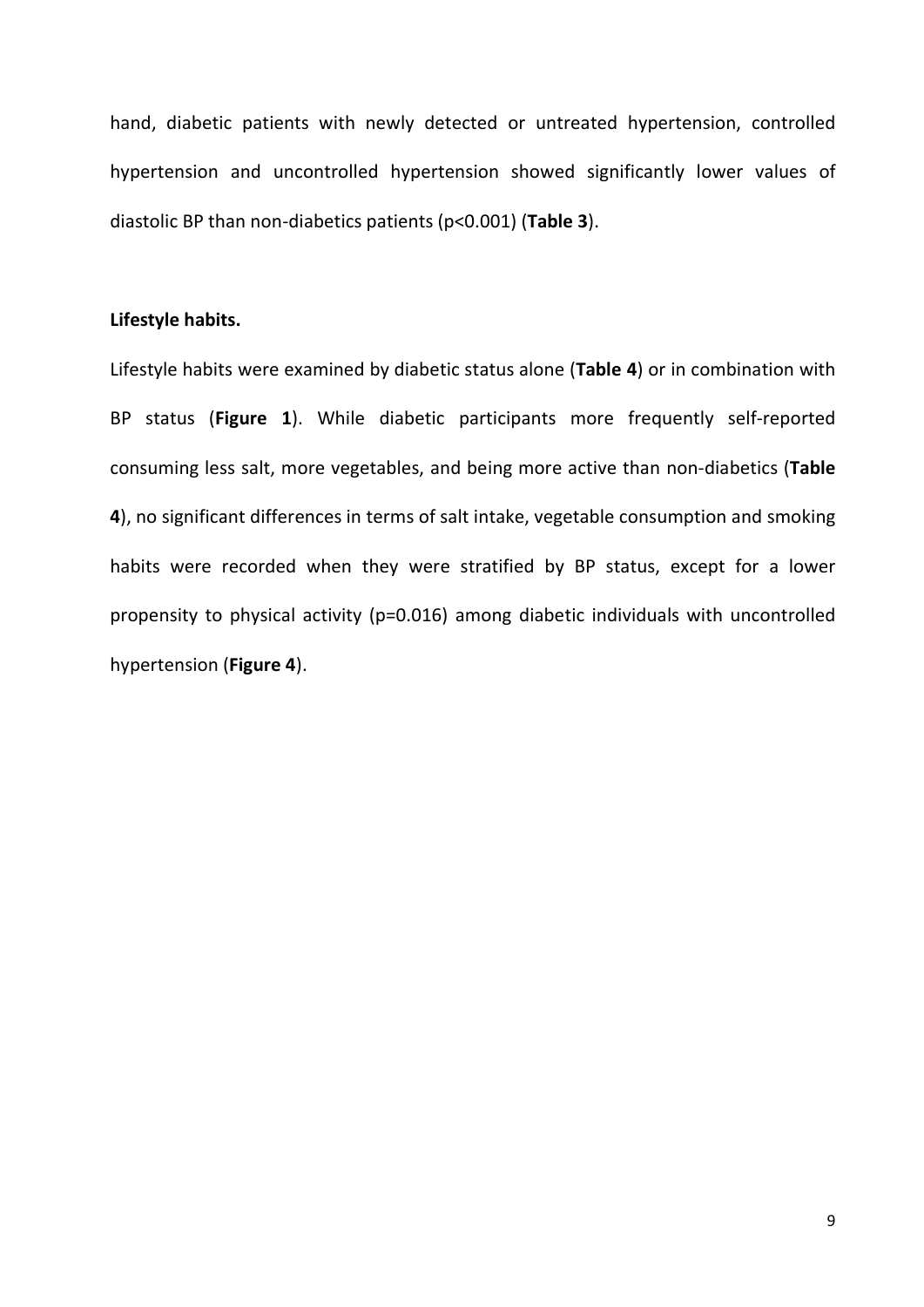#### **DISCUSSION**

BP control in patients affected by diabetes is still far to be achieved. The coexistence of hypertension and diabetes significantly contributes to the development of micro and macrovascular complications, thus determining a worse prognosis and unfavorable outcomes in these patients (14).

Hypertension and diabetes mellitus share common risk factors, such as overweight, unhealthy lifestyles, and ageing. Moreover, these conditions are strictly linked from a pathophysiological point of view (15). In particular, insulin resistance is associated with sodium and fluid retention, which can elevate BP levels. Furthermore, insulin signaling involves molecules which modulate vascular tone. Other factors involved in the pathogenesis of both conditions include inflammation, oxidative stress, inappropriate activation of renin-angiotensin-aldosterone system, sympathetic system imbalance, and dysfunctional immune response (15). In addition to this, some antihypertensive drugs (e.g. thiazidic diuretics and β-blockers) can exert unfavorable effects on glycoinsulinemic profile. Conversely, the use of certain antidiabetic medications can be related to sodium and water retention, and may contribute to a rise in BP.

In line with this, a multivariate analysis from the PAMELA study determined that BP levels at baseline and the use of anti-hypertensive drugs were independent predictors of the onset of alterations in glyco-insulinemic metabolism, although with lower strength of association than basal BMI and fasting plasma glucose (16). Data from this study confirm the evidence of a close relationship between hypertension (clinical, ambulatory and home BP) and impaired glycemic and lipid profile (16).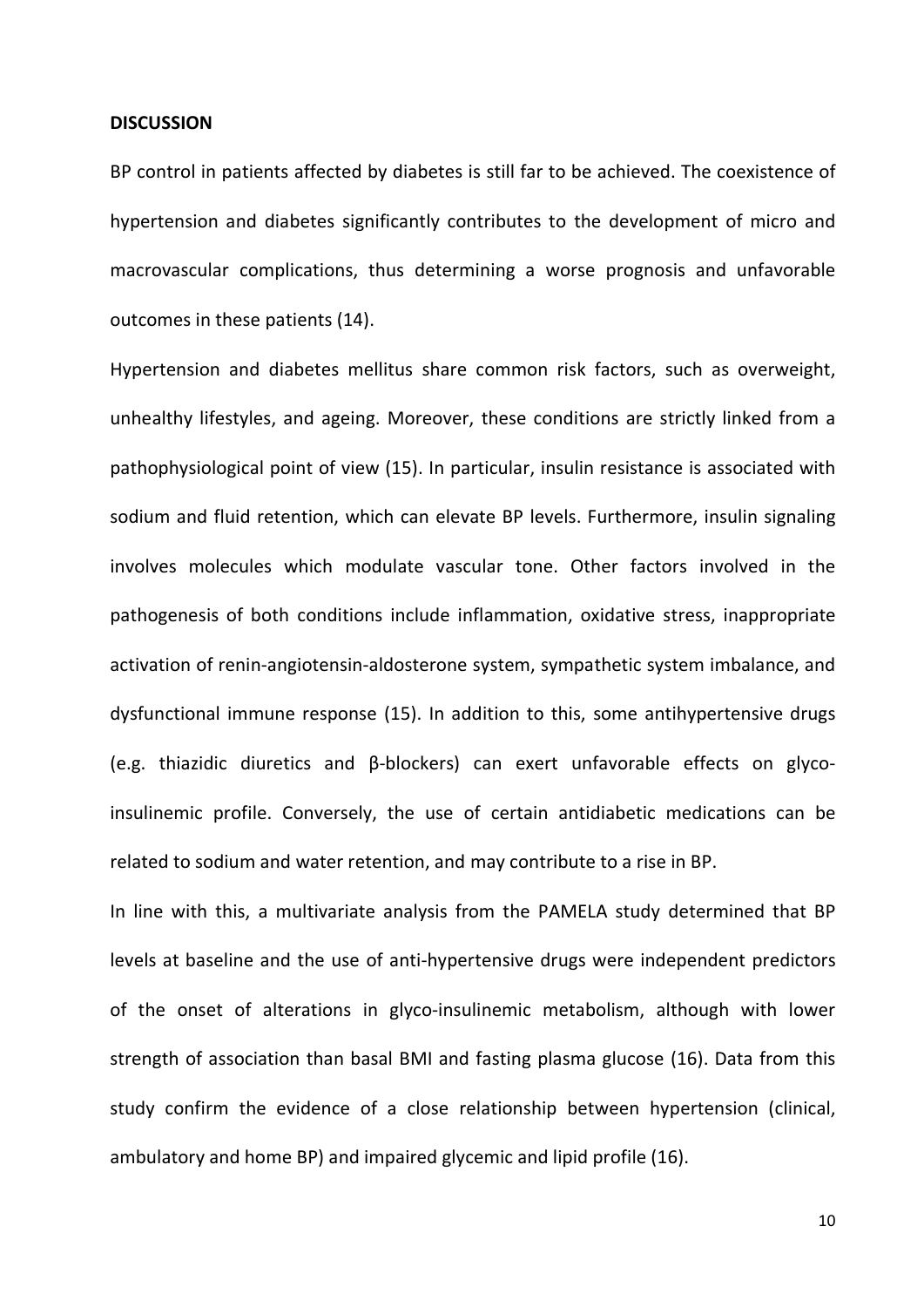A study by Tsimihodimos V et al. (17) showed that the development of hypertension and diabetes co-predicts each other over time. The authors suggest that diabetic individuals with BP levels near the upper limit of normality should be monitored for the development of hypertension. They also affirm that antidiabetic drugs with favorable actions on BP status might be the preferred choice for this population (17). In this context, our study reveals a high prevalence of hypertension among diabetic subjects. This may in part be due to the older age and to the higher prevalence of overweight/obesity, CKD and dyslipidemia in this group. A worth mentioning aspect emerging from our research is that, despite the finding of a higher percentage of diabetic individuals on anti-hypertensive treatment, BP control in this category was still worse compared to the non-diabetic group (uncontrolled hypertension: 43.9% vs 25.4%). This observation is consistent with previous literature and underlines the great complexity of patients with concomitant diabetes and hypertension.

In support of this, our study shows a much higher 10-year CV risk in the diabetic group than in the non-diabetic counterpart. Several studies confirm this finding: the Emergency Risk Factors Collaborations demonstrated that diagnosis of diabetes significantly increases the risk for various vascular diseases, independent of the presence of other conventional risk factors (18, 19).

In agreement with other studies, our research shows that patients with diabetes have higher values of systolic BP than those without diabetes, while diastolic BP levels are similar in the two groups. Moreover, the present analysis describes a higher prevalence of isolated systolic hypertension among diabetic subjects. This finding is in line with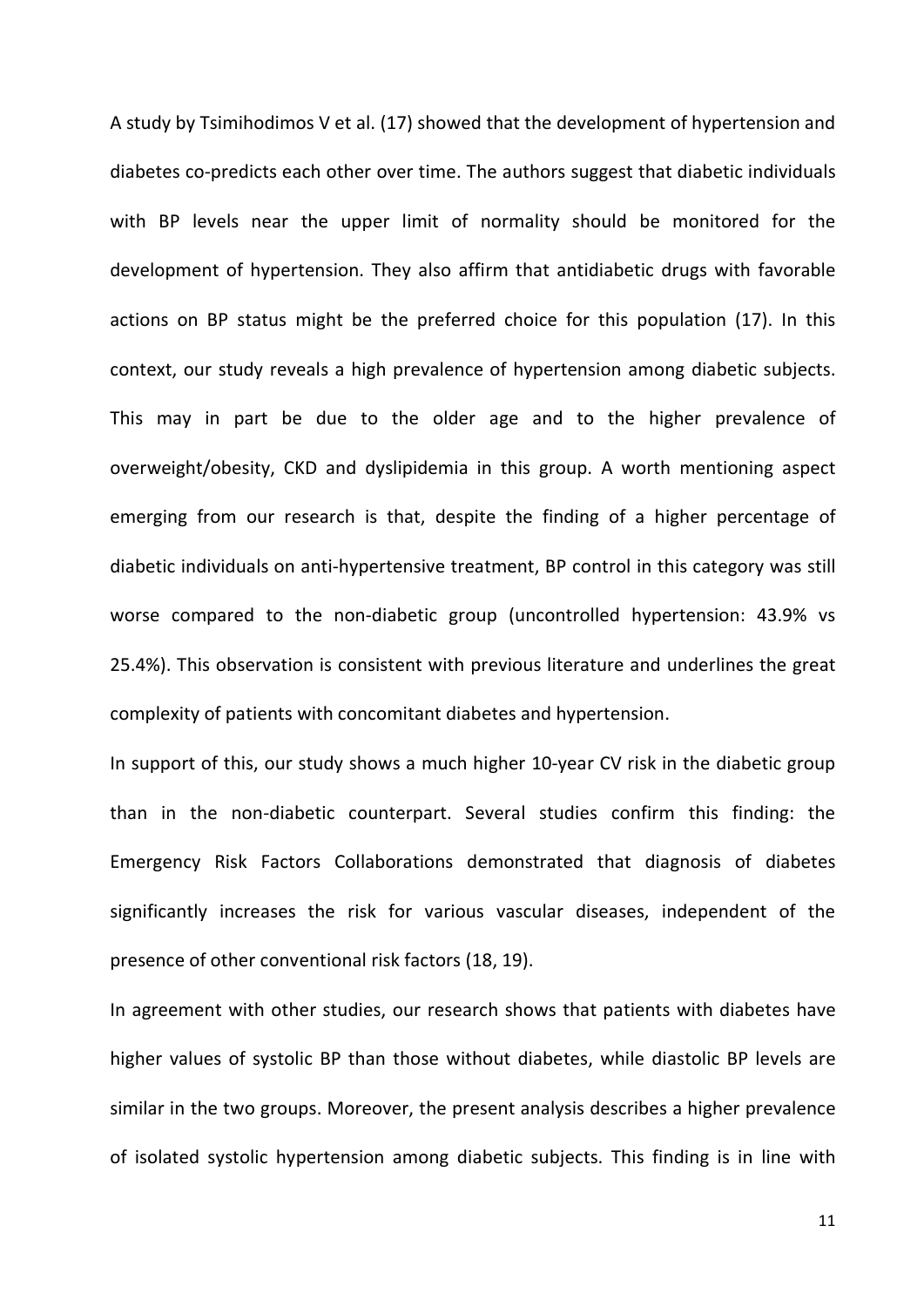current literature. In fact, diabetes is associated with vascular smooth cells proliferation and increased arterial stiffness, leading to higher systolic pressure and pulse pressure (19).

Our research also highlights the fact that hypertension rarely occurs as an isolated CV risk factor, but it is more often associated to other conditions that negatively affect CV health (20). In addition, our data confirm that diabetic status is more frequently associated to dyslipidemia and CVD/CKD, thus emphasizing the high complexity of individuals with concomitant diabetes mellitus and hypertension.

A research by Tatsumi Y. (21) reported that, in Japan as in Western countries, approximately 50% of patients with diabetes had concomitant hypertension and 20% of hypertensive patients presented with simultaneous diabetes. Subjects with either hypertension or diabetes mellitus had 1.5-2.0-fold higher risk of having both conditions. As the prevalence of hypertension and diabetes is increasing worldwide, and being these conditions related to the development of severe CV complications, it is necessary to achieve satisfactory results in terms of prevention and treatment.

The last important finding of our study is the poor awareness/control of the various modifiable unhealthy lifestyle factors in this highly-complex population. In particular, diabetic subjects with uncontrolled hypertension showed a lower propensity to physical activity. Based on this, prevention-focused interventions are probably the best strategy to reduce the incidence of CVD and its associated risk factors. In this context, campaigns aimed at identifying patients with increased CV risk, and to improve the awareness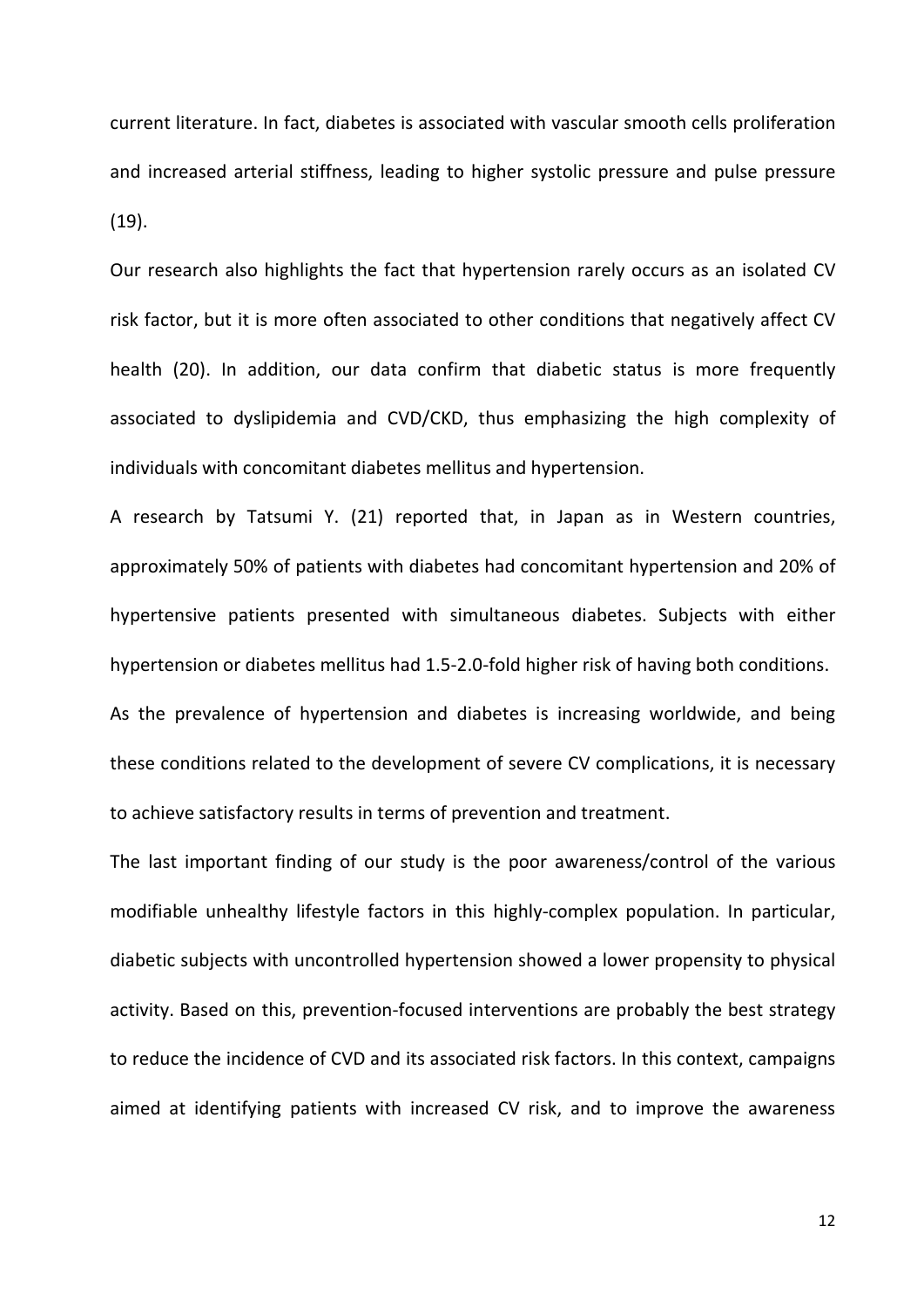towards the importance of risk factors control, may be considered a powerful tool to improve global CV health and should be strongly promoted.

Some limitations of the present study need to be pointed out. First of all, being a clinical survey, it can only describe association, without identifying putative cause-effect relationships. Another limitation is related to selection bias and the use of self-reported data. Moreover, our research only considers office BP, without recognizing conditions such as white-coat hypertension and masked hypertension. A further limitation is the lack of data on medications and treatment compliance.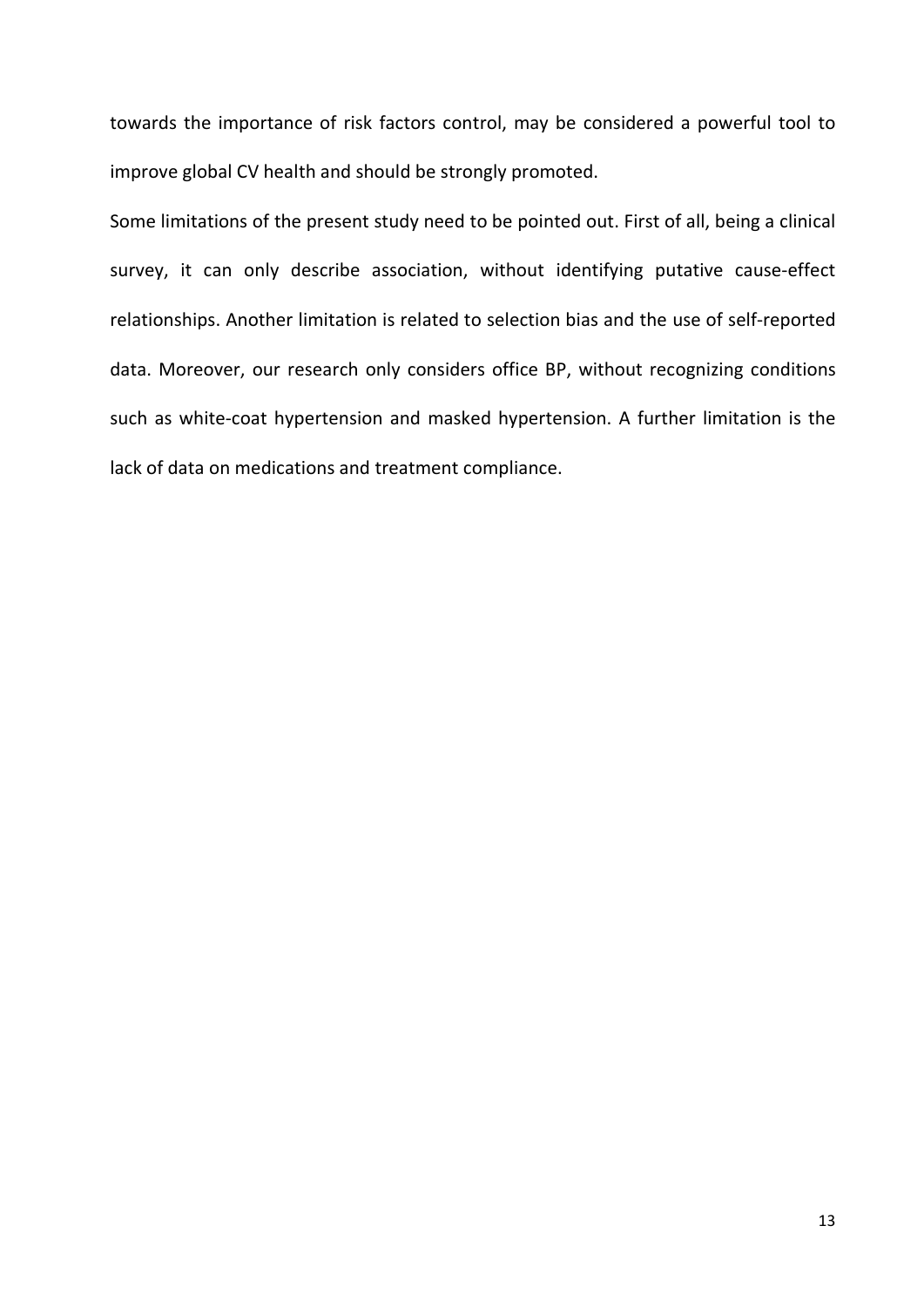## **CONCLUSIONS**

Despite the limitations identified, our results are substantially in line with the available literature, underlining that BP control is more challenging in diabetic patients, who normally present with a higher global CV risk. As lifestyle interventions (including dietary changes, weight loss, increased physical activity) appear effective both in lowering BP and reducing the incidence of diabetes, similar awareness-rising campaigns might be extremely useful to promote CV health.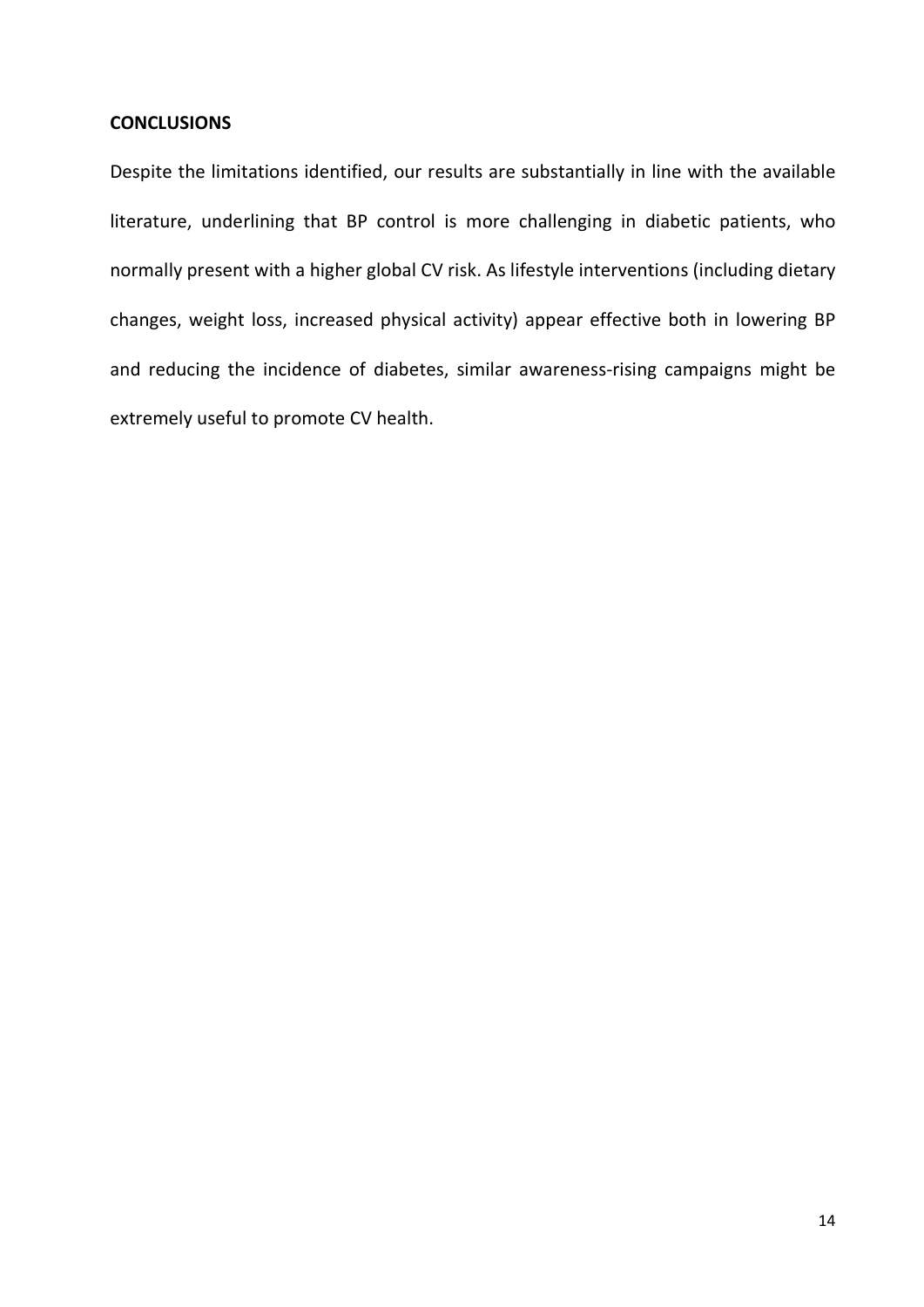#### **REFERENCES**

- 1) Flynn C, Bakris GL. Role of ambulatory blood pressure monitoring in hypertension and diabetes. Curr Hypertens Rep. 2013;15(3):137-42.
- 2) Sowers JR, Epstein M, Frohlich ED. Diabetes, hypertension, and cardiovascular disease: an update. Hypertension. 2001;37:1053–1059.
- 3) Martín-Timón I, Sevillano-Collantes C, Segura-Galindo A, Del Cañizo-Gómez FJ. Type 2 diabetes and cardiovascular disease: Have all risk factors the same strength? World J Diabetes. 2014;5(4):444-70.
- 4) Chen G, McAlister FA, Walker RL, Hemmelgarn BR, Campbell NR. Cardiovascular outcomes in Framingham participants with diabetes: the importance of blood pressure. Hypertension. 2011;57:891–897.
- 5) Wright JD, Hughes JP, Ostchega Y, Yoon SS, Nwankwo T. Mean systolic and diastolic blood pressure in adults aged 18 and over in the United States, 2001-2008. Natl Health Stat Report. 2011;35:1–22, 24.
- 6) Tocci G, Ferrucci A, Pontremoli R, Ferri C, Rosei EA, Morganti A, Trimarco B, Mancia G, Borghi C, Volpe M. Blood pressure levels and control in Italy: comprehensive analysis of clinical data from 2000-2005 and 2005-2011 hypertension surveys. J Hum Hypertens. 2015;29(11):696-701.
- 7) Cummings DM, Letter AJ, Howard G, Howard VJ, Safford MM, Prince V, Muntner P. Generic medications and blood pressure control in diabetic hypertensive subjects: results from the REasons for Geographic And Racial Differences in Stroke (REGARDS) study. Diabetes Care. 2013;36:591–597.
- 8) Tuomilehto J, Lindström J, Eriksson JG, Valle TT, Hämäläinen H, Ilanne-Parikka P, Keinänen-Kiukaanniemi S, Laakso M, Louheranta A, Rastas M, Salminen V, Uusitupa M. Finnish Diabetes Prevention Study Group. Prevention of type 2 diabetes mellitus by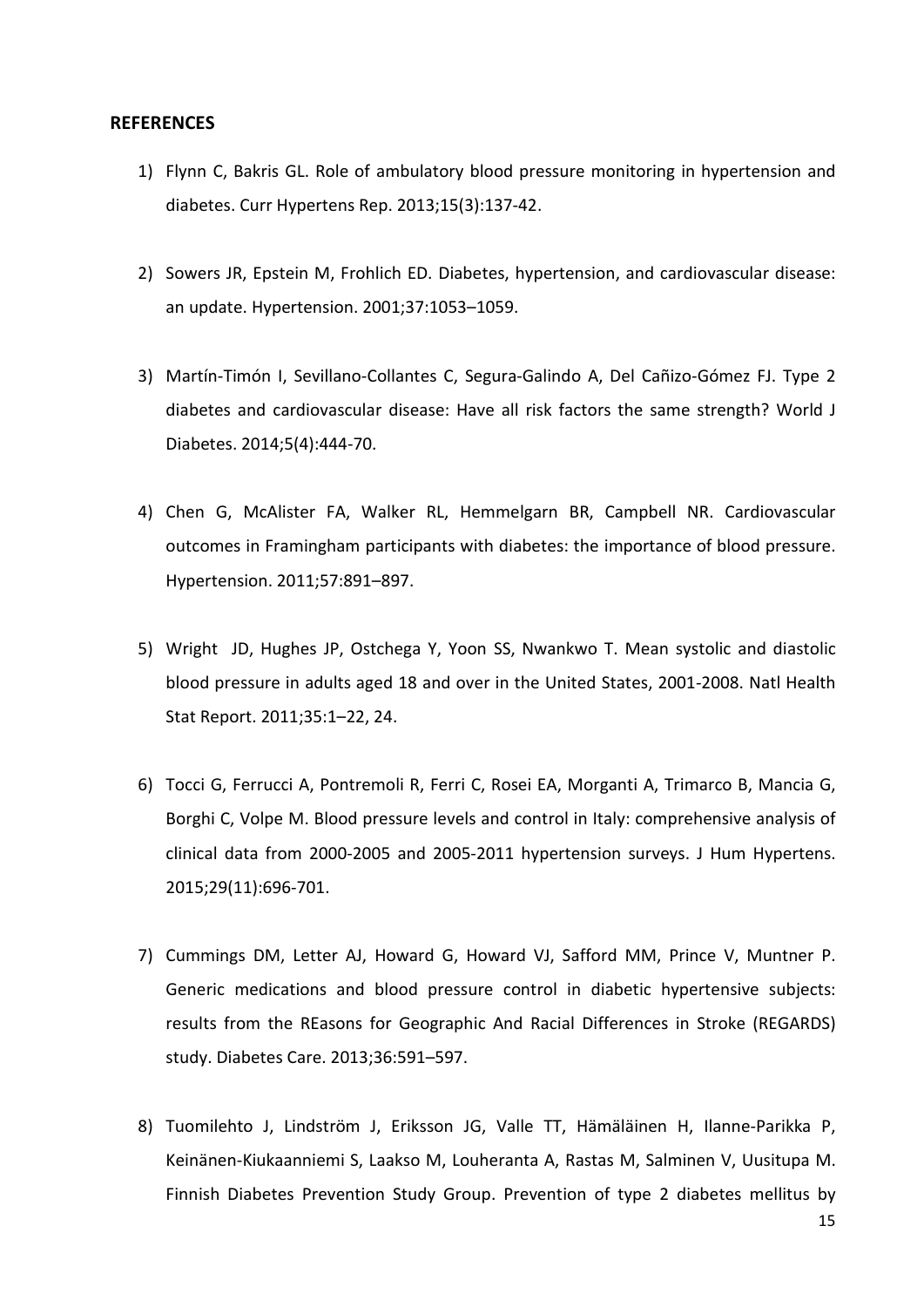changes in lifestyle among subjects with impaired glucose tolerance. N Engl J Med. 2001;344:1343–1350.

- 9) Green AJ, Bazata DD, Fox KM, Grandy S. Quality of life, depression, and healthcare resource utilization among adults with type 2 diabetes mellitus and concomitant hypertension and obesity: a prospective survey. Cardiol Res Pract. 2012;2012:404107.
- 10) Eaddy MT, Shah M, Lunacsek O, Stanford RH. The burden of illness of hypertension and comorbid diabetes. Curr Med Res Opin. 2008;24:2501–2507.
- 11) Del Pinto R, Pagliacci S, De Feo M, Grassi D, Ferri C, on behalf of the Italian Society of Hypertension and Federfarma. Prevalence of hypertension and associated cardiovascular risk factors among pharmacies customers: an Italian nationwide epidemiological survey. Eur J Prev Cardiol. 2019;22:2047487319851301.
- 12) Mancia G, Fagard R, Narkiewics K, et al. 2013 ESH/ESC Guidelines for the management of arterial hypertension. The Task Force for the management of arterial hypertension of the European Society of Hypertension (ESH) and of the European Society of Cardiology (ESC). Eur Heart J. 2013;34:2159-2219.
- 13) Williams B, Mancia G, Spiering W, et al. 2018 ESC/ESH Guidelines for the management of arterial hypertension. Eur Heart J. 2018;39:3021-3104.
- 14) Long AN, Dagogo-Jack S. Comorbidities of diabetes and hypertension: mechanisms and approach to target organ protection. J Clin Hypertens. 2011;13:244-251.
- 15) Lastra G, Syed S, Romayne Kurukulasuriya L, Manrique C, Sowers JR. Type 2 Diabetes Mellitus and Hypertension: An Update. Endocrinol Metab Clin N Am. 2014;43:103-122.
- 16) Bombelli M, Toso E, Peronio M, Fodri D, Volpe M, Brambilla G, Facchetti R, Sega R, Grassi G, Mancia G. The Pamela Study: Main Findings and Perspectives. Curr Hypertens Rep. 2013;15:238-243.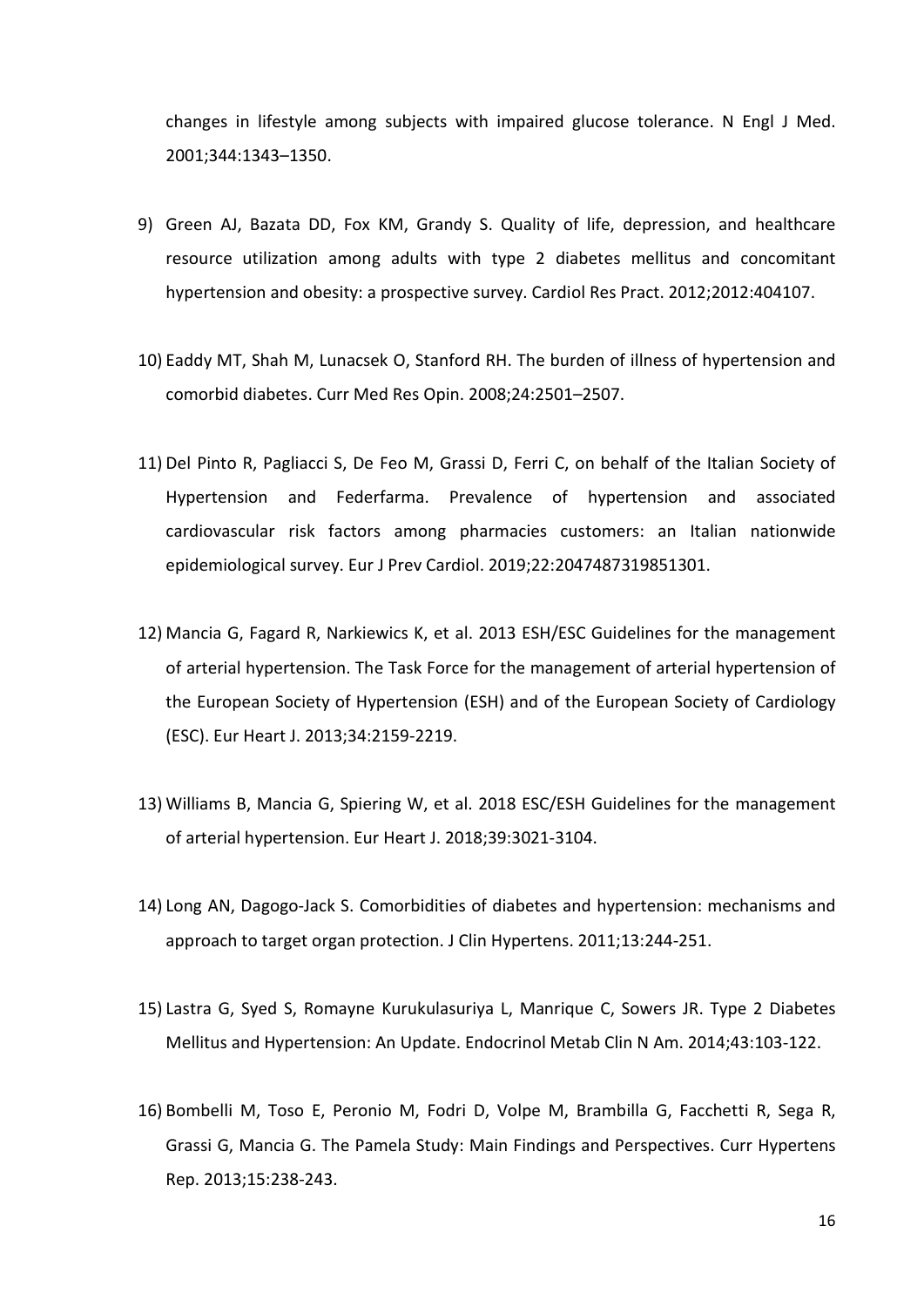- 17) Tsimihodimos V, Gonzalez-Villalpando C, Meigs JB, Ferranini E. Hypertension and diabetes: co-prediction and time trajectories. Hypertension. 2018;71(3):422-428.
- 18) The Emerging Risk Factors Collaboration. Diabetes mellitus, fasting blood glucose concentration, and risk of vascular disease: a collaborative meta-analysis of 102 prospective studies. Lancet. 2010;375:2215-2222.
- 19) Lonati C,Morganti A, Comarella L, Mancia G, Zanchetti A, on behalf of the IPERDIA Study Group. Prevalence of type 2 diabetes among patients with hypertension under the care of 30 Italian clinics of hypertension: results of the (Iper)tensione and (dia)bete study. Journal of Hypertension. 2008;26:1801-1808.
- 20) Marques da Silva P, Lima MJ, Neves PM, Espiga de Macedo M. Prevalence of cardiovascular risk factors and other comorbidities in patients with hypertension in Portuguese primary health care populations: The PRECISE study. Rev Port Cardiol. 2019;38(6):427-437.
- 21) Tatsumi Y, Ohkubo T. Hypertension with diabetes mellitus: significance from an epidemiological perspective for Japanese. Hypertension Research. 2017;40:795-806.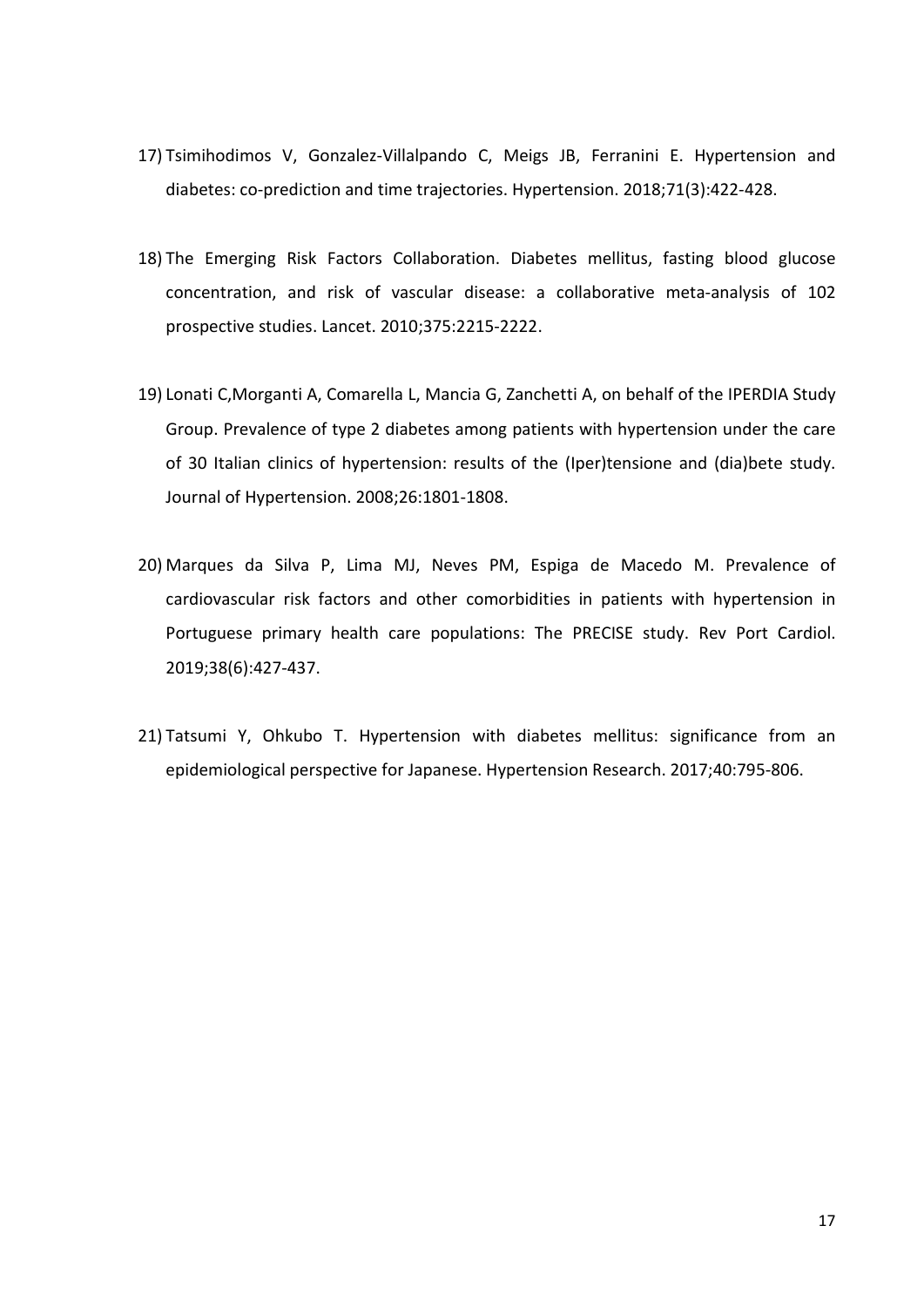|                             | <b>NON-DIABETICS</b> | <b>DIABETICS</b> | p-value |
|-----------------------------|----------------------|------------------|---------|
| n.                          | 41522                | 5695             |         |
| Geographic Area (%)         |                      |                  | < 0.001 |
| North (%)                   | 17625 (42.4)         | 1999 (35.1)      | < 0.001 |
| Center (%)                  | 6928 (16.7)          | 980 (17.2)       | 0.331   |
| South (%)                   | 16969 (40.9)         | 2716 (47.7)      | < 0.001 |
| Gender = $M$ (%)            | 15820 (38.1)         | 2794 (49.1)      | < 0.001 |
| Age category (%)            |                      |                  | < 0.001 |
| $35$                        | 3267 (7.9)           | 135 (2.4)        |         |
| 35-44                       | 4819 (11.6)          | 249 (4.4)        |         |
| 45-64                       | 17854 (43.0)         | 1821 (32.0)      |         |
| $\geq 65$                   | 15582 (37.5)         | 3490 (61.3)      |         |
| <b>BMI</b> category (%)     |                      |                  | < 0.001 |
| Underweight                 | 975(2.3)             | 42 (0.7)         |         |
| Normal                      | 18932 (45.6)         | 1591 (27.9)      |         |
| Overweight                  | 15133 (36.4)         | 2335 (41.0)      |         |
| Obesity I                   | 5075 (12.2)          | 1264 (22.2)      |         |
| Obesity II                  | 1114 (2.7)           | 330 (5.8)        |         |
| Obesity III                 | 293(0.7)             | 133(2.3)         |         |
| Familiar history of CVD (%) | 15534 (37.4)         | 2394 (42.0)      | < 0.001 |
| Dyslipidemia (%)            | 12636 (30.4)         | 2686 (47.2)      | < 0.001 |
| CVD/CKD(%)                  | 4613 (11.1)          | 1495 (26.3)      | < 0.001 |
| 10-years CV risk (%)        |                      |                  | < 0.001 |
| None                        | 1194 (2.9)           | 0(0.0)           |         |
| Low                         | 9448 (22.8)          | 0(0.0)           |         |
| Low-moderate                | 17260 (41.6)         | 0(0.0)           |         |
| Moderate                    | 1367 (3.3)           | 0(0.0)           |         |
| Moderate-high               | 5746 (13.8)          | 2656 (46.6)      |         |
| High                        | 1894 (4.6)           | 1499 (26.3)      |         |
| High-very high              | 0(0.0)               | 45 (0.8)         |         |
| Very high                   | 4613 (11.1)          | 1495 (26.3)      |         |

Table 1. Clinical and demographic characteristics of participants with and without diabetes. Chisquared test, Student's t test and Bonferroni correction are applied, as appropriate.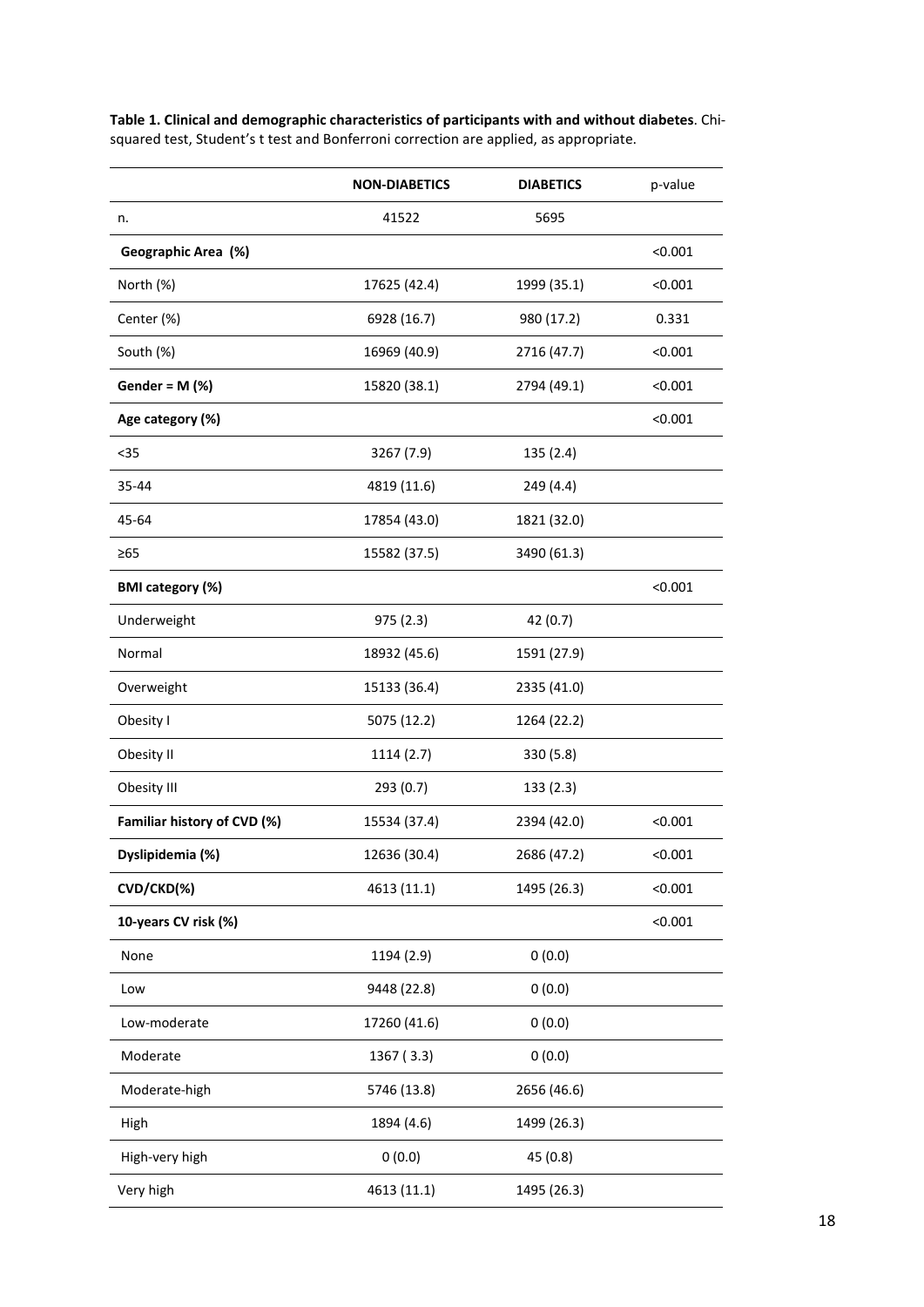|  | Table 2. BP status of participants with and without diabetes. |  |
|--|---------------------------------------------------------------|--|
|--|---------------------------------------------------------------|--|

|                           | <b>NON-DIABETICS</b> | <b>DIABETICS</b> | p-value |
|---------------------------|----------------------|------------------|---------|
| BP category (%)           |                      |                  | < 0.001 |
| Optimal                   | 11382 (27.4)         | 909 (16.0)       |         |
| Normal                    | 8957 (21.6)          | 947 (16.6)       |         |
| High normal               | 9007 (21.7)          | 1277 (22.4)      |         |
| Grade 1 HTN               | 3494 (8.4)           | 498 (8.7)        |         |
| Grade 2 HTN               | 1367(3.3)            | 271 (4.8)        |         |
| Grade 3 HTN               | 55(0.1)              | 9(0.2)           |         |
| <b>ISH</b>                | 7260 (17.5)          | 1784 (31.3)      |         |
| BP status (%)             |                      |                  | < 0.001 |
| <b>Uncontrolled HTN</b>   | 10545 (25.4)         | 2500 (43.9)      |         |
| <b>Controlled HTN</b>     | 6901 (16.6)          | 1410 (24.8)      |         |
| Normotensive              | 18789 (45.3)         | 1139 (20.0)      |         |
| Undiagnosed/Untreated HTN | 5287 (12.7)          | 646 (11.3)       |         |

HTN = Hypertension; ISH = Isolated Systolic Hypertension

Table 3. Mean BP (systolic, diastolic; mmHg) by diabetes status (yes/no). Difference in BP by BP status is reported (∆SBP, ∆DBP). Pairwise t Student's test is applied.

|                                        |       | <b>NO DIABETES</b>   |                      | <b>WITH DIABETES</b> |                      | <b>ΔSBP</b>          | p      | <b>ADBP</b> | p      |         |
|----------------------------------------|-------|----------------------|----------------------|----------------------|----------------------|----------------------|--------|-------------|--------|---------|
| <b>BP</b> status                       | n.    | SBP,<br>mmHg<br>(sd) | DBP,<br>mmHg<br>(sd) | n.                   | SBP,<br>mmHg<br>(sd) | DBP,<br>mmHg<br>(sd) | (mmHg) |             | (mmHg) |         |
| <b>Uncontrolled HTN</b>                | 10545 | 142.5<br>(14.7)      | 83.4<br>(8.9)        | 2500                 | 146.9<br>(15)        | 82.1<br>(10)         | 4.4    | < 0.001     | $-1.3$ | < 0.001 |
| <b>Controlled HTN</b>                  | 6901  | 120.5<br>(10.9)      | 69.1<br>(7)          | 1410                 | 122<br>(11.2)        | 67.4<br>(7.6)        | 1.5    | < 0.001     | $-1.7$ | < 0.001 |
| <b>Normotensives</b>                   | 18789 | 118<br>(12.3)        | 72.9<br>(8.6)        | 1139                 | 121.5<br>(11.8)      | 72.8<br>(9)          | 3.5    | < 0.001     | $-0.1$ | 0.7039  |
| Undiagnosed/Untreated<br>hypertensives | 5287  | 146.9<br>(12.4)      | 86.7<br>(9.7)        | 646                  | 149.2<br>(12.4)      | 84.2<br>(10.3)       | 2.3    | < 0.001     | $-2.5$ | < 0.001 |